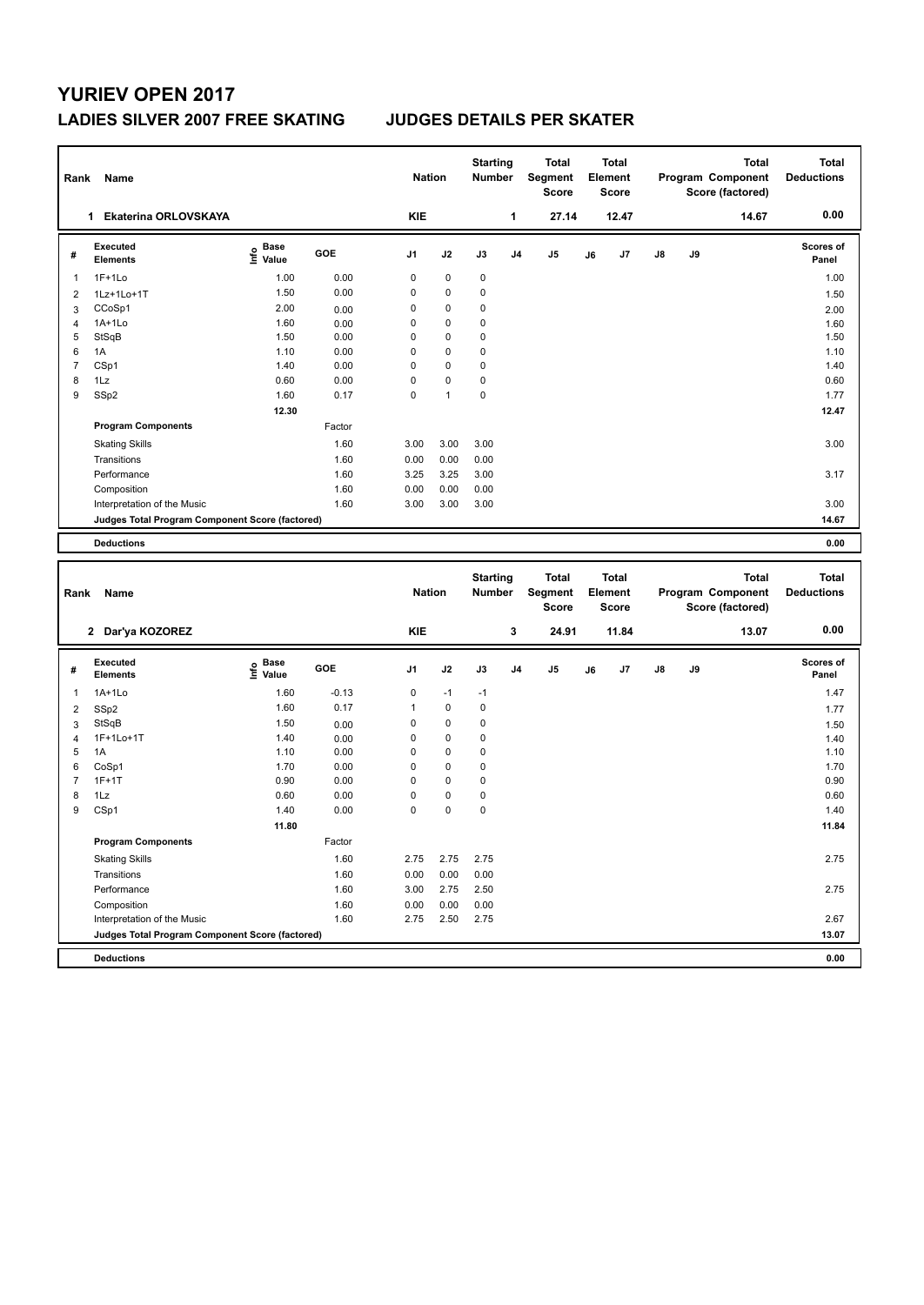## **YURIEV OPEN 2017 LADIES SILVER 2007 FREE SKATING JUDGES DETAILS PER SKATER**

| Rank           | Name                                            |                       |         | <b>Nation</b>  |             | <b>Starting</b><br><b>Number</b> |                | <b>Total</b><br>Segment<br><b>Score</b> |    | <b>Total</b><br>Element<br><b>Score</b> |               |    | <b>Total</b><br>Program Component<br>Score (factored) | <b>Total</b><br><b>Deductions</b> |
|----------------|-------------------------------------------------|-----------------------|---------|----------------|-------------|----------------------------------|----------------|-----------------------------------------|----|-----------------------------------------|---------------|----|-------------------------------------------------------|-----------------------------------|
|                | Viktoriya KUZNETSOVA<br>3                       |                       |         | ZHY            |             |                                  | 4              | 23.40                                   |    | 11.00                                   |               |    | 12.40                                                 | 0.00                              |
| #              | Executed<br><b>Elements</b>                     | Base<br>lnfo<br>Value | GOE     | J <sub>1</sub> | J2          | J3                               | J <sub>4</sub> | J <sub>5</sub>                          | J6 | J7                                      | $\mathsf{J}8$ | J9 |                                                       | <b>Scores of</b><br>Panel         |
| $\mathbf{1}$   | 1F+1Lo<+1F                                      | 1.40<br>$\hat{}$      | $-0.10$ | $-1$           | $-1$        | $-1$                             |                |                                         |    |                                         |               |    |                                                       | 1.30                              |
| 2              | $1A+1T$                                         | 1.50                  | 0.00    | 0              | $\mathbf 0$ | $\mathbf 0$                      |                |                                         |    |                                         |               |    |                                                       | 1.50                              |
| 3              | SSpB                                            | 1.10                  | $-0.10$ | $-1$           | 0           | 0                                |                |                                         |    |                                         |               |    |                                                       | 1.00                              |
| $\overline{4}$ | 1Lz+1Lo                                         | 1.10                  | 0.00    | 0              | $\mathbf 0$ | 0                                |                |                                         |    |                                         |               |    |                                                       | 1.10                              |
| 5              | StSqB                                           | 1.50                  | 0.00    | 0              | $\mathbf 0$ | 0                                |                |                                         |    |                                         |               |    |                                                       | 1.50                              |
| 6              | 1A                                              | 1.10                  | 0.00    | 0              | $\mathbf 0$ | $\mathbf 0$                      |                |                                         |    |                                         |               |    |                                                       | 1.10                              |
| 7              | FSSpB                                           | 1.70                  | $-0.30$ | $-1$           | $-1$        | $-1$                             |                |                                         |    |                                         |               |    |                                                       | 1.40                              |
| 8              | 1Lz                                             | 0.60                  | 0.00    | 0              | $\pmb{0}$   | 0                                |                |                                         |    |                                         |               |    |                                                       | 0.60                              |
| 9              | CCoSpB                                          | 1.70                  | $-0.20$ | $-1$           | $-1$        | $\mathbf 0$                      |                |                                         |    |                                         |               |    |                                                       | 1.50                              |
|                |                                                 | 11.70                 |         |                |             |                                  |                |                                         |    |                                         |               |    |                                                       | 11.00                             |
|                | <b>Program Components</b>                       |                       | Factor  |                |             |                                  |                |                                         |    |                                         |               |    |                                                       |                                   |
|                | <b>Skating Skills</b>                           |                       | 1.60    | 2.50           | 2.50        | 2.50                             |                |                                         |    |                                         |               |    |                                                       | 2.50                              |
|                | Transitions                                     |                       | 1.60    | 0.00           | 0.00        | 0.00                             |                |                                         |    |                                         |               |    |                                                       |                                   |
|                | Performance                                     |                       | 1.60    | 2.75           | 2.50        | 2.75                             |                |                                         |    |                                         |               |    |                                                       | 2.67                              |
|                | Composition                                     |                       | 1.60    | 0.00           | 0.00        | 0.00                             |                |                                         |    |                                         |               |    |                                                       |                                   |
|                | Interpretation of the Music                     |                       | 1.60    | 2.50           | 2.50        | 2.75                             |                |                                         |    |                                         |               |    |                                                       | 2.58                              |
|                | Judges Total Program Component Score (factored) |                       |         |                |             |                                  |                |                                         |    |                                         |               |    |                                                       | 12.40                             |
|                | <b>Deductions</b>                               |                       |         |                |             |                                  |                |                                         |    |                                         |               |    |                                                       | 0.00                              |

< Under-rotated jump

| Rank           | Name                                            |                                             |         | <b>Nation</b>  |             | <b>Starting</b><br><b>Number</b> |                | <b>Total</b><br>Segment<br><b>Score</b> |    | Total<br>Element<br><b>Score</b> |               |    | <b>Total</b><br>Program Component<br>Score (factored) | Total<br><b>Deductions</b> |
|----------------|-------------------------------------------------|---------------------------------------------|---------|----------------|-------------|----------------------------------|----------------|-----------------------------------------|----|----------------------------------|---------------|----|-------------------------------------------------------|----------------------------|
|                | Alina ANDRIEVSKAYA<br>4                         |                                             |         | <b>KIE</b>     |             |                                  | 5              | 23.10                                   |    | 11.47                            |               |    | 12.13                                                 | 0.50                       |
| #              | Executed<br><b>Elements</b>                     | <b>Base</b><br>e <sup>Base</sup><br>⊆ Value | GOE     | J <sub>1</sub> | J2          | J3                               | J <sub>4</sub> | J <sub>5</sub>                          | J6 | J <sub>7</sub>                   | $\mathsf{J}8$ | J9 |                                                       | Scores of<br>Panel         |
| 1              | 1A+1Lo+1F                                       | 2.10                                        | 0.00    | 0              | 0           | 0                                |                |                                         |    |                                  |               |    |                                                       | 2.10                       |
| 2              | CoSpB                                           | 1.50                                        | $-0.90$ | $-3$           | $-3$        | $-3$                             |                |                                         |    |                                  |               |    |                                                       | 0.60                       |
| 3              | 1A                                              | 1.10                                        | $-0.13$ | 0              | $-1$        | $-1$                             |                |                                         |    |                                  |               |    |                                                       | 0.97                       |
| 4              | 1Lz                                             | 0.60                                        | 0.00    | 0              | $\mathbf 0$ | $\mathbf 0$                      |                |                                         |    |                                  |               |    |                                                       | 0.60                       |
| 5              | StSqB                                           | 1.50                                        | 0.00    | $\Omega$       | $\mathbf 0$ | $\mathbf 0$                      |                |                                         |    |                                  |               |    |                                                       | 1.50                       |
| 6              | $1Lz+1T$                                        | 1.00                                        | 0.00    | $\Omega$       | $\mathbf 0$ | $\mathbf 0$                      |                |                                         |    |                                  |               |    |                                                       | 1.00                       |
| $\overline{7}$ | CSp2                                            | 1.80                                        | 0.00    | 0              | $\mathbf 0$ | $\mathbf 0$                      |                |                                         |    |                                  |               |    |                                                       | 1.80                       |
| 8              | $1F+1Lo$                                        | 1.00                                        | 0.00    | 0              | $\mathbf 0$ | $\mathbf 0$                      |                |                                         |    |                                  |               |    |                                                       | 1.00                       |
| 9              | FSSp1                                           | 2.00                                        | $-0.10$ | 0              | $-1$        | $\mathbf 0$                      |                |                                         |    |                                  |               |    |                                                       | 1.90                       |
|                |                                                 | 12.60                                       |         |                |             |                                  |                |                                         |    |                                  |               |    |                                                       | 11.47                      |
|                | <b>Program Components</b>                       |                                             | Factor  |                |             |                                  |                |                                         |    |                                  |               |    |                                                       |                            |
|                | <b>Skating Skills</b>                           |                                             | 1.60    | 2.50           | 2.75        | 2.50                             |                |                                         |    |                                  |               |    |                                                       | 2.58                       |
|                | Transitions                                     |                                             | 1.60    | 0.00           | 0.00        | 0.00                             |                |                                         |    |                                  |               |    |                                                       |                            |
|                | Performance                                     |                                             | 1.60    | 2.50           | 2.50        | 2.50                             |                |                                         |    |                                  |               |    |                                                       | 2.50                       |
|                | Composition                                     |                                             | 1.60    | 0.00           | 0.00        | 0.00                             |                |                                         |    |                                  |               |    |                                                       |                            |
|                | Interpretation of the Music                     |                                             | 1.60    | 2.50           | 2.50        | 2.50                             |                |                                         |    |                                  |               |    |                                                       | 2.50                       |
|                | Judges Total Program Component Score (factored) |                                             |         |                |             |                                  |                |                                         |    |                                  |               |    |                                                       | 12.13                      |
|                | <b>Deductions</b>                               | Falls:                                      | $-0.50$ |                |             |                                  |                |                                         |    |                                  |               |    |                                                       | $-0.50$                    |